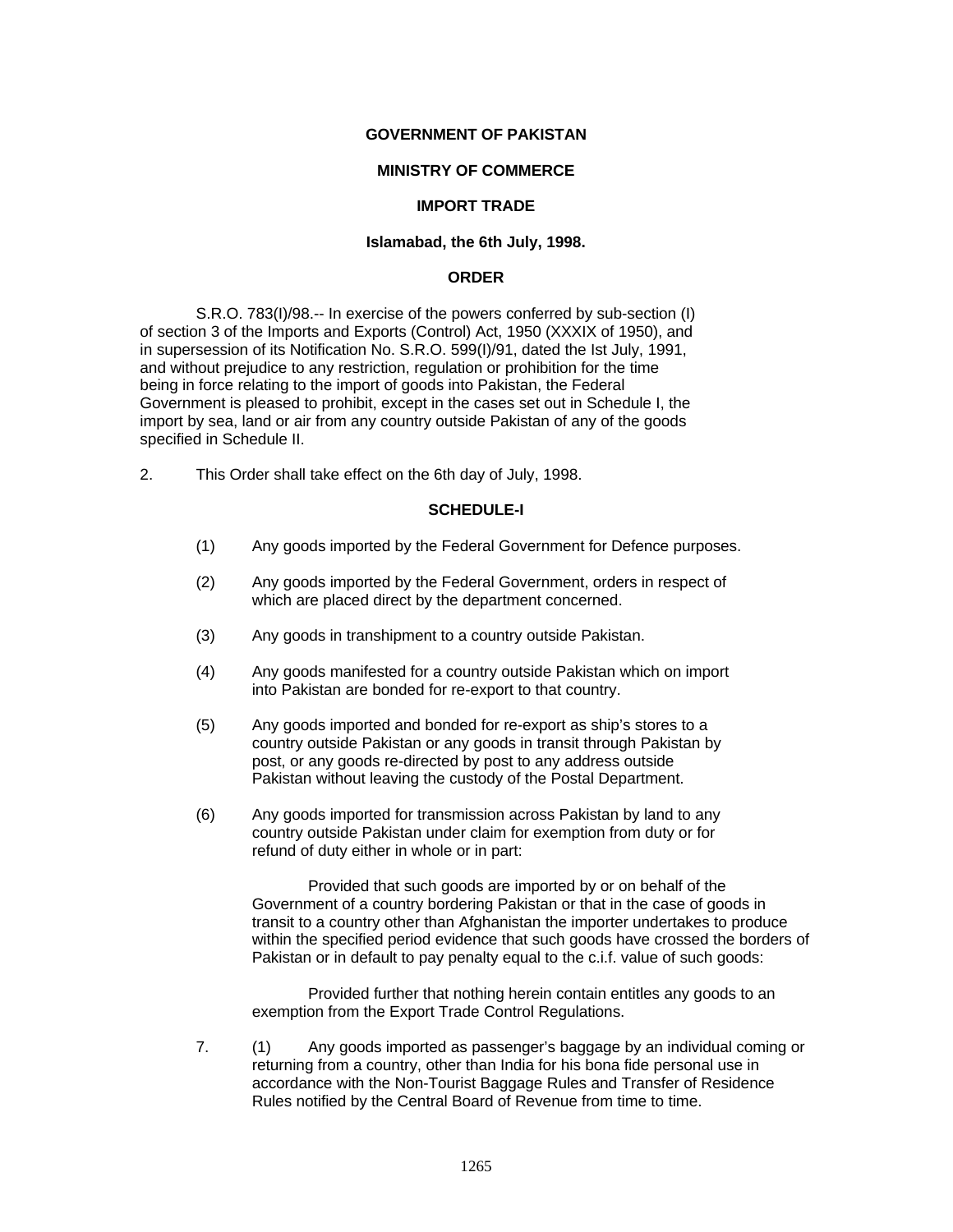(2) Any goods imported as passenger's baggage by an individual coming or returning from India in accordance with the Passengers Baggage (India-Pakistan) Rules, 1979, as notified under the Central Board of Revenue Notification No. S.R.O. 659(I)/79, dated the 11th July, 1979.

8. Reading material including Quranic records and medicines imported by a person through post, provided that –2

- (a) these are imported for the personal use of the importer;
- (b) the maximum C&F value of newspapers does not exceed ten thousand rupees per annum against the import of reading material including Quranic records up to twenty thousand rupees per annum but books of specialized nature required by professionals and specialized organizations will be allowed to be imported up to forty thousand rupees per annum and Braille books for the blind will be allowed up to forty thousand rupees per annum; and
- (c) the maximum C&F value of medicines does not exceed five hundred rupees per annum.
- 9. (1) Bona fide samples of articles imported as such by a consignee in Pakistan, provided that—
	- (a) the aggregate c.i.f. value of samples does not exceed US \$ 10,000 or equivalent, per firm, per annum, except in case of samples for medicines the value of which shall not exceed twenty-five thousand rupees:

Provided that the import of three per cent samples of commercial consignments shall be allowed for medicines containing new chemical entities, for three years from the date of registration, except Narcotics, Psychotropic drugs and similar other drugs.

- (b) the samples are supplied free of charge by the suppliers or manufacturers abroad;
- (c) the consignee is a registered importer or indentor under the Registration (Importers and Exporters )Order, 1993, or has been exempted from registration there under: and
- (d) Mutilated samples without any monetary or quantitative ceiling:

Provided that the recognized units of leather goods industry shall be exempt from the application of the limit specified in clause (a) and shall be allowed to import up to fifty samples (including cuttings, swatches and finished products) in a calendar year.

- (2) Written publicity materials in the shape of brochures, posters, calendars, pamphlets and technical literature supplied free of cost.
- 10. Any goods supplied free of charge in replacement of goods previously imported which have been found to be defective or otherwise unfit for use.
- 11. Any goods which are exempt from duty on importation by or on behalf of the Foreign Diplomatic Missions in Pakistan, Diplomats and Consulars under the Diplomatic and Consular Privileges Act, 1972 (IX of 1972), provided that this exemption shall not apply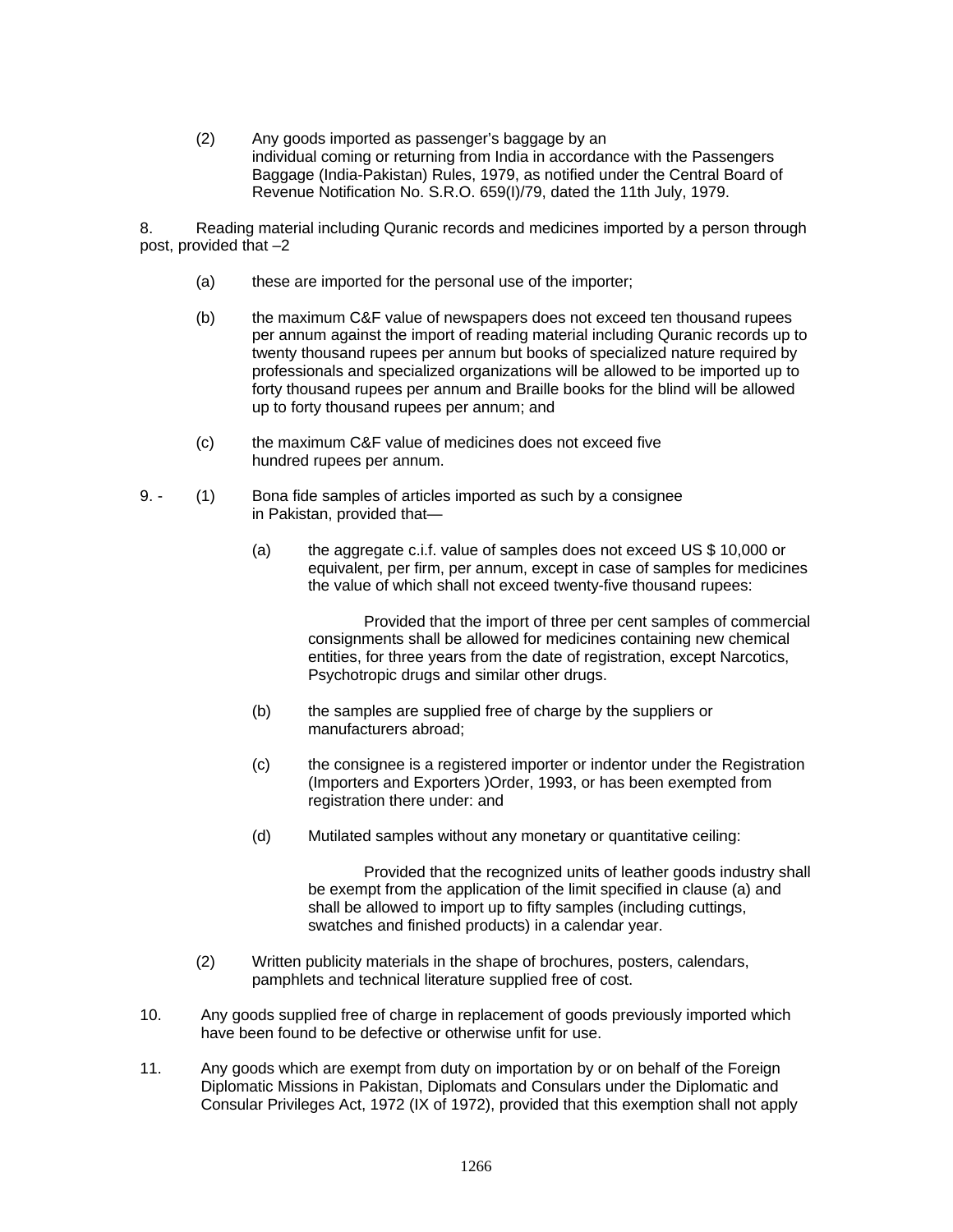to liquor if imported on behalf of foreign diplomatic missions in Pakistan, diplomats or Consulars.

- 12. Any goods which are exempt from customs duty on re-importation under section 22 of the Customs Act, 1969 (IV of 1969), or under Notification NO. S.R.O. 681(I)/80, dated the 26th June, 1980.
- 13. Any goods which are covered by an import license or an import permit or a clearance permit issued by the Chief Controller or any Controller, Deputy Controller or Assistant Controller of Imports and Exports, or such other officer as may be authorized to issue licenses under sub-section (2) of section 3 of Imports and Exports (Control) Act, 1950 (XXXIX of 1950).
- 14. Any goods which are freely importable, as specified from time to time.
- 15. Any goods, other than freely importable items, the import of which are subject to conditions, procedural requirements, restrictions and specific authorization specified in the Import Policy.

16. Material imported under temporary importation scheme notified vide Ministry of Finance Notification No. S.R.O. 818(I)/89, dated the 9th August, 1989.

17. Material imported under No Duty No Drawback Rules, 1997, Manufacturing in Bond Rules, 1997 and imports in Common Bonded Manufacturing Warehouses (as amended from time to time) specified in the Import Policy Order from time to time.

18. Freely importable items of raw materials imported free of cost by industrial consumers operating under bonds through Ministry of Finance Notification No. S.R.O. 1140(I)/97, dated 06-11-1997.

19. Motor cars imported free of customs-duty, sales tax and iqra surcharge against home remittances.

20. Any goods imported on Government account and covered by a license issued by the Director General, Department of Supplies, Ministry of Industries, or by a Deputy Director General or a Director or a Deputy Director or an Assistant Director in that Department appointed in this behalf by the Federal Government.

21. Any goods supplied as free gifts by individuals and organizations in the United States to individuals and organizations in Pakistan under Agreement dated the 2nd October, 1954, between the Government of the United States of America and the Government of Pakistan and exempt from customs duty under the Revenue Division Notification No. 3 C dated the 12th January, 1955.

22. Any goods imported on Government account and covered by a license issued by the Director General of Defence Purchase or by a Director or a Deputy Director or an Assistant Director of the Directorate General of Defence Purchase in the Ministry of Defence, appointed in this behalf by the Federal Government.

23. Any goods imported on Government account and covered by a license issued by the Director Mechanical engineering and Stores (Railway Board), Chief Controller of Stores (Pakistan Railways, Lahore), or an Assistant Controller of Stores authorized by the Federal Government in this behalf.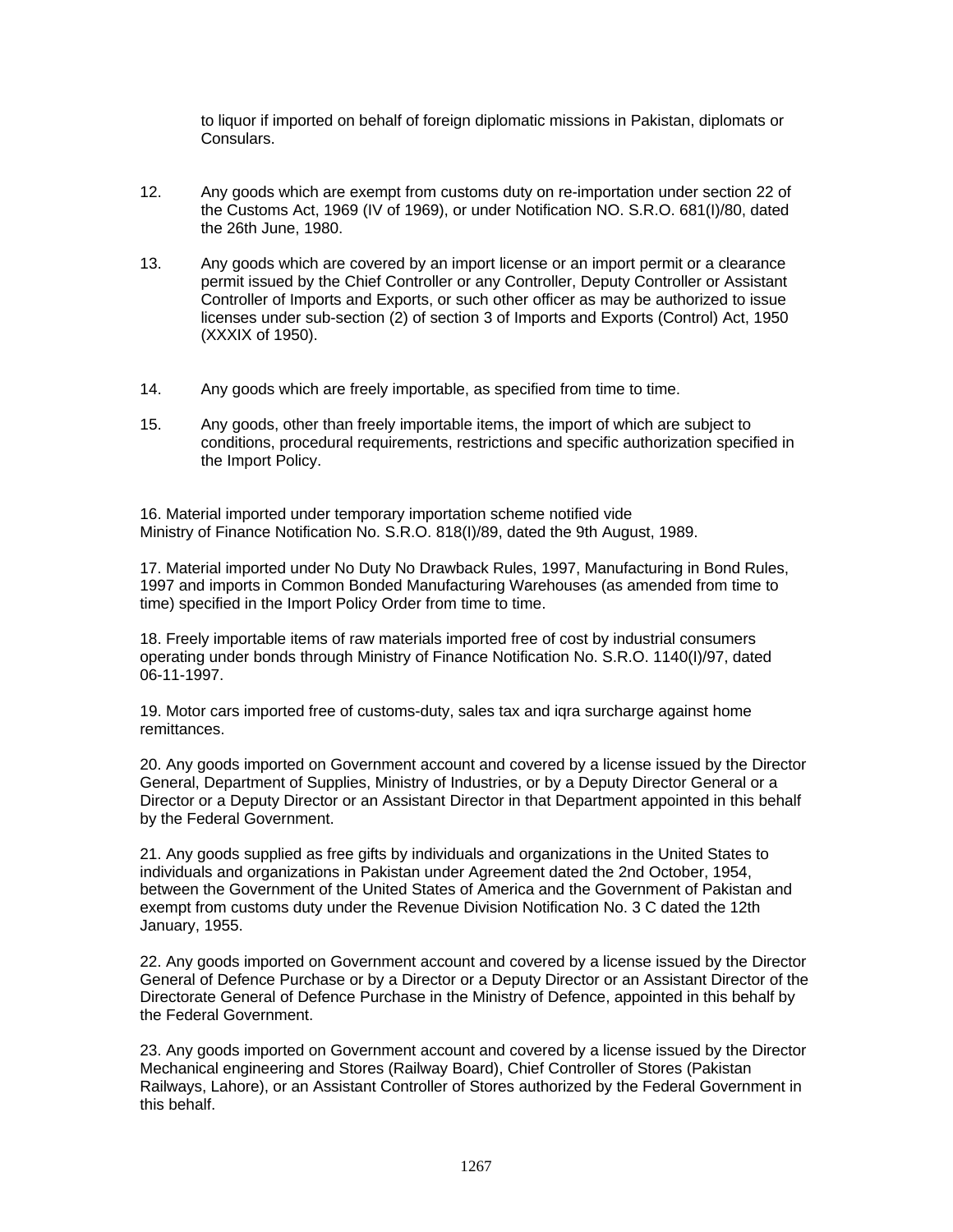24. All goods imported by the provincial Government, orders in respect of which are placed directly by the administrative Secretaries of the respective Departments or officers authorized by the administrative Secretaries; provide that they meet their requirements of foreign exchange from their own foreign exchange budget allocation.

25. Unsolicited gift parcels involving no remittance of foreign exchange from Pakistan containing goods as under :-

- (a) books, magazines, journals and medicines up to the value of five thousand rupees per annum; and
- (b) any goods excluding textiles (not made-up garments, imitation jewelry, watches and watch bands of all sorts, fountain pens, cameras, radios including transistor sets and trophies (e.g. skins, antlers, horns and other products of wild animals, and feathers, eggs, egg shell of wild birds) up to the value of one thousand rupees per annum.

26. Any goods imported from United States of America under PL-480 Title-I Programme in accordance with such procedure as may be laid down by the authority.

27. Any goods imported on Government account and covered by a license by the Director General, Munitions production, Ministry of Defence, or the Director of Fighting Vehicles Research and Development Establishment or the Director of Armament Research and Development Establishment of the said Ministry, or a Director, Munition Production, of the said Ministry appointed in this behalf by the Federal Government.

28. Any goods imported on Government account and covered by a license issued by the Chairman of the Director of Industrial and Commercial Relations of the Pakistan Ordinance Factories Board, constituted under the Pakistan Ordnance Factories Ordinance, 1961 (XVII of 1961).

29. Any goods imported by the Pakistan Atomic Energy Commission for their own use.

30. Any goods imported by the National Logistic Cell under the National Logistic Board for their own use.

31. Any goods imported by Pakistan Space and Upper Atmosphere Research Commission (SUPARCO) for their own use.

32. Any goods imported by mountaineering and tracking expeditions for their own use excluding ham, bacon and liquor.

# **SCHEDULE II**

### **I.T.C. SCHEDULE BASED ON THE HARMONIZED COMMODITY DESCRIPTION AND CODING SYSTEM GENERAL RULES FOR THE INTERPRETATION OF THE HARMONIZED SYSTEM**

Classification of goods in the Nomenclature shall be governed by the following principles :

1. The titles of Sections, Chapters and sub-Chapters are provided for ease of reference only; for legal purposes, classification shall be determined according to the terms of the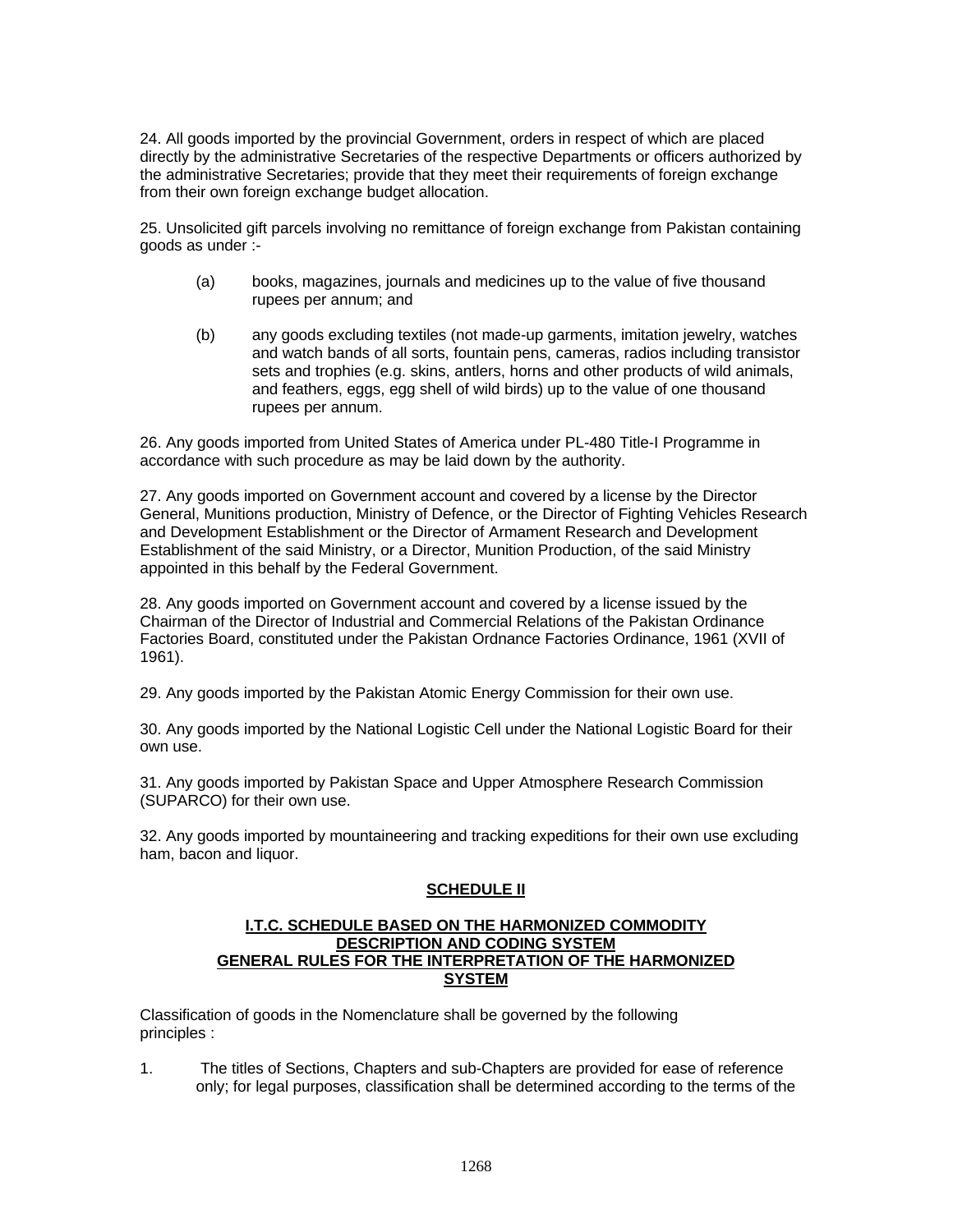headings and any relative Section or Chapter Notes and, provided such headings or Notes do not otherwise require, according to the following provisions:--

- (a) Any reference in a heading to an article shall be taken to include a reference to that article incomplete or unfinished, provided that, as presented, the incomplete or unfinished article has the essential character of the complete or finished article. It shall also be taken to include a reference to that article complete or finished (or falling to be classified as complete or finished by virtue of this rule), presented unassembled or disassembled; and
- (b) any reference in a heading to a material or substance shall be taken to include a reference to mixtures or combinations of that material or substance with other materials or substances. Any reference to goods of a given material or substance shall be taken to include a reference to goods consisting wholly or partly of such material or substance. The classification of goods consisting of more than one material or substance shall be according to the principles of rules 2.
- 2. When by application of rule 1 (b) or for any other reason, goods are, prima facie, classifiable under two or more headings, classification shall be effected as follows:
	- (a) The heading which provides the most specific description shall be preferred to headings providing a more general description. However, when two or more headings each refer to part only of the materials or substances contained in mixed or composite goods or to part only of the items in a set put up for retail sale, those headings are to be regarded as equally specific in relation to those goods, even if one of them gives a more complete or precise description of the goods;
	- (b) Mixtures, composite goods consisting of different materials or made up of different components, and goods put up in sets for retails sale, which cannot be classified by reference to rule 2 (a), shall be classified as if they consisted of the material or component which gives them their essential character, insofar as this criterion is applicable; and
	- (c) When goods cannot be classified by reference to rule 2 (a) or (b), they shall be classified under the heading which occurs last in numerical order among those which equally merit consideration.
- 3. Goods which cannot be classified in accordance with the above rules shall be classified under the heading appropriate to the goods to which they are most akin.
- 4. In addition to the foregoing provisions, the following rules shall apply in respect of the goods referred to therein:--
	- (a) Camera cases, musical instrument cases, gun cases, drawing instrument cases, necklace cases and similar containers, specially shaped or fitted to contain a specific article or set of articles, suitable for long-term use and presented with the articles for which they are intended, shall be classified with such articles when of a kind normally sold therewith . This rule does not, however, apply to containers which give the whole its essential character; and
	- (b) subject to the provisions of rule 4 (a) above, packing materials and packing containers presented with the goods therein shall be classified with the goods if they are of a kind normally used for packing such goods. However, this provision is not binding when such packing materials or packing containers are clearly suitable for repetitive use.